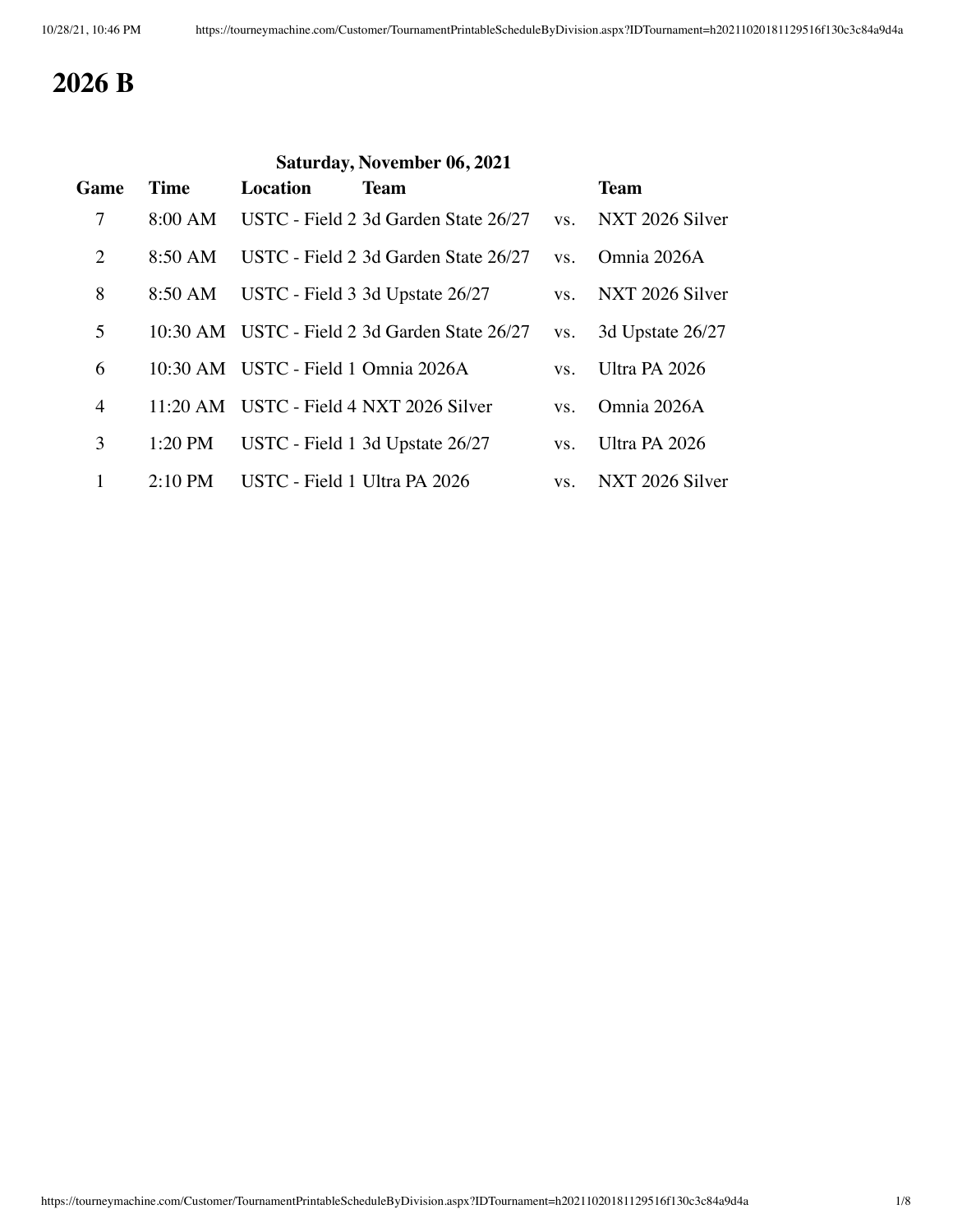## **2026A**

#### **Saturday, November 06, 2021**

| Game           | <b>Time</b> | Location                             | <b>Team</b>                            |     | <b>Team</b>             |
|----------------|-------------|--------------------------------------|----------------------------------------|-----|-------------------------|
| $\overline{4}$ | 8:00 AM     |                                      | USTC - Field 4 True MN 2026 AA         | VS. | Omnia 2026AA            |
| $\tau$         | 8:00 AM     |                                      | USTC - Field 1 3d Upstate 2026         | VS. | Freedom 2026 Red        |
| 12             | 8:00 AM     |                                      | USTC - Field 6 FCA Upstate 2026        | VS. | Thunder 2026 Blue       |
| 14             | 8:00 AM     |                                      | USTC - Field 3 Orange Crush 2026       | VS. | <b>MD</b> Roughriders   |
| 17             | 8:50 AM     | USTC - Field 6 Harvest 2026          |                                        | VS. | 3d Garden State 2026    |
| $\mathbf{1}$   | 9:40 AM     |                                      | USTC - Field 3 Rise Lacrosse Club 2026 | VS. | True MN 2026 AA         |
| 8              | 9:40 AM     |                                      | USTC - Field 1 3d Upstate 2026         | VS. | <b>MD</b> Roughriders   |
| 10             | 9:40 AM     |                                      | USTC - Field 4 FCA Upstate 2026        | VS. | Freedom 2026 Red        |
| 15             | 9:40 AM     |                                      | USTC - Field 2 Orange Crush 2026       | VS. | Thunder 2026 Blue       |
| 3              | 10:30 AM    |                                      | USTC - Field 3 Rise Lacrosse Club 2026 | VS. | 3d Garden State 2026    |
| 18             |             | 10:30 AM USTC - Field 4 Harvest 2026 |                                        | VS. | Omnia 2026AA            |
| 5              | $11:20$ AM  |                                      | USTC - Field 3 3d Garden State 2026    | VS. | True MN 2026 AA         |
| 9              | $11:20$ AM  |                                      | USTC - Field 1 3d Upstate 2026         | VS. | Thunder 2026 Blue       |
| 11             | $11:20$ AM  |                                      | USTC - Field 2 FCA Upstate 2026        | VS. | <b>MD</b> Roughriders   |
| 13             | 11:20 AM    |                                      | USTC - Field 6 Orange Crush 2026       | VS. | Freedom 2026 Red        |
| 6              | 12:10 PM    |                                      | USTC - Field 3 Rise Lacrosse Club 2026 | VS. | Omnia 2026AA            |
| 16             | 2:10 PM     | USTC - Field 2 Harvest 2026          |                                        | VS. | Rise Lacrosse Club 2026 |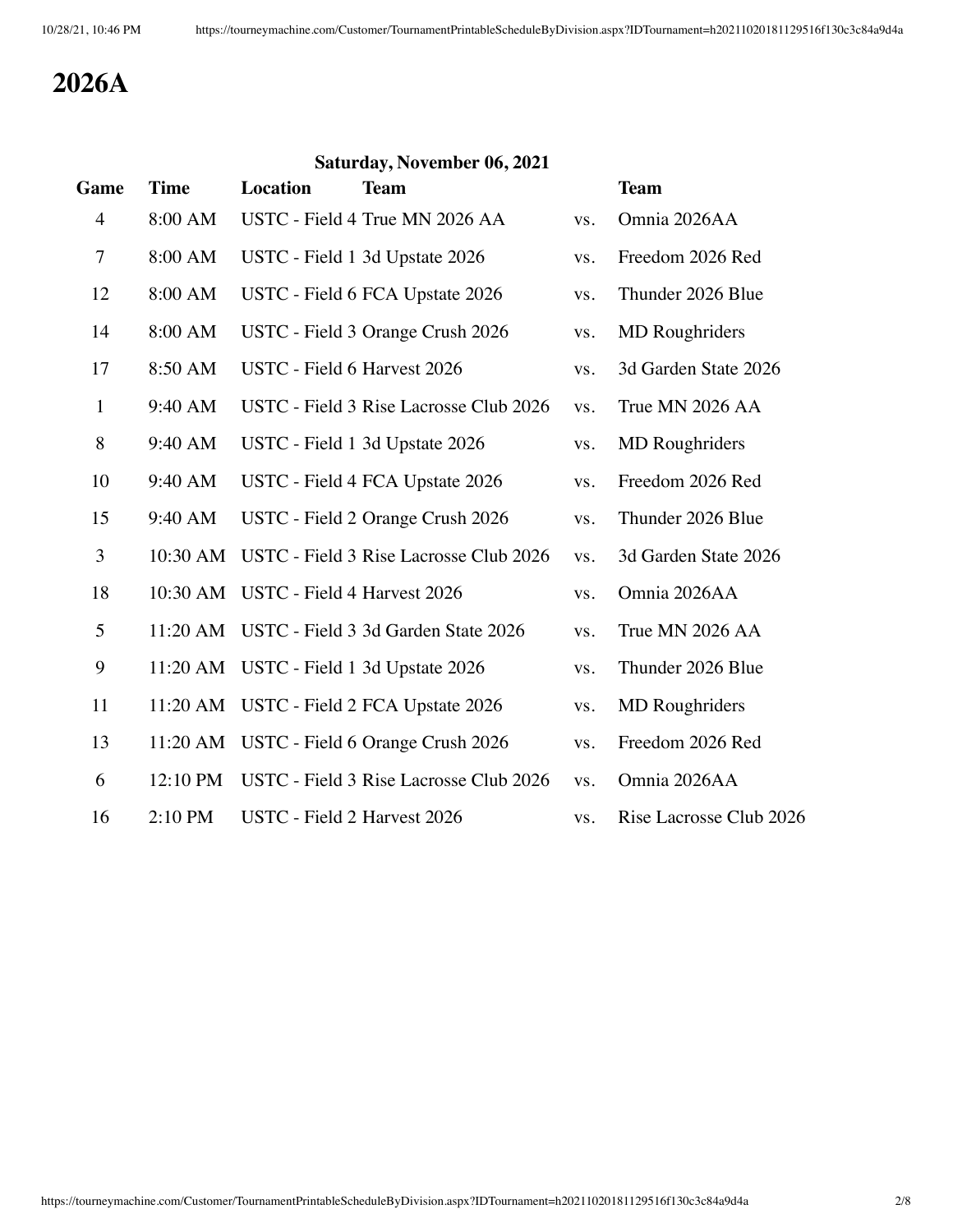## **2027 A**

| Saturday, November 06, 2021 |             |                             |                                   |     |                   |  |
|-----------------------------|-------------|-----------------------------|-----------------------------------|-----|-------------------|--|
| Game                        | <b>Time</b> | <b>Location</b>             | <b>Team</b>                       |     | <b>Team</b>       |  |
| 10                          | 10:30 AM    |                             | USTC - Field 6 Salty Dawgs 2027   | VS. | Red Hots LC       |  |
| $\overline{2}$              | 12:10 PM    |                             | USTC - Field 10 3d Upstate 2027   | VS. | Omnia 2027AA      |  |
| 9                           | 12:10 PM    |                             | USTC - Field 1 Orange Crush 2027  | VS. | <b>VLC 2027</b>   |  |
| 11                          | 12:10 PM    |                             | USTC - Field 4 Salty Dawgs 2027   | VS. | True MN 2027 AA   |  |
| 12                          | 12:10 PM    |                             | USTC - Field 9 Thunder 2027 Blue  | VS. | Red Hots LC       |  |
| 3                           | 2:10 PM     |                             | USTC - Field 10 3d Upstate 2027   | VS. | <b>VLC 2027</b>   |  |
| 6                           | 2:10 PM     |                             | USTC - Field 9 FCA Upstate 2027   | VS. | Red Hots LC       |  |
| $\tau$                      | 2:10 PM     |                             | USTC - Field 8 Orange Crush 2027  | VS. | Thunder 2027 Blue |  |
| 13                          | 2:10 PM     |                             | USTC - Field 6 True MN 2027 AA    | VS. | Freedom 2027 Red  |  |
| 14                          | 2:10 PM     | USTC - Field 7 Omnia 2027AA |                                   | VS. | Salty Dawgs 2027  |  |
| $\mathbf{1}$                | 3:50 PM     |                             | USTC - Field 10 Thunder 2027 Blue | VS. | 3d Upstate 2027   |  |
| 5                           | 3:50 PM     |                             | USTC - Field 7 FCA Upstate 2027   | VS. | <b>VLC 2027</b>   |  |
| 8                           | 3:50 PM     |                             | USTC - Field 8 Orange Crush 2027  | VS. | True MN 2027 AA   |  |
| 15                          | 3:50 PM     |                             | USTC - Field 4 Omnia 2027AA       | VS. | Freedom 2027 Red  |  |
| $\overline{4}$              | 5:30 PM     |                             | USTC - Field 3 FCA Upstate 2027   | VS. | Freedom 2027 Red  |  |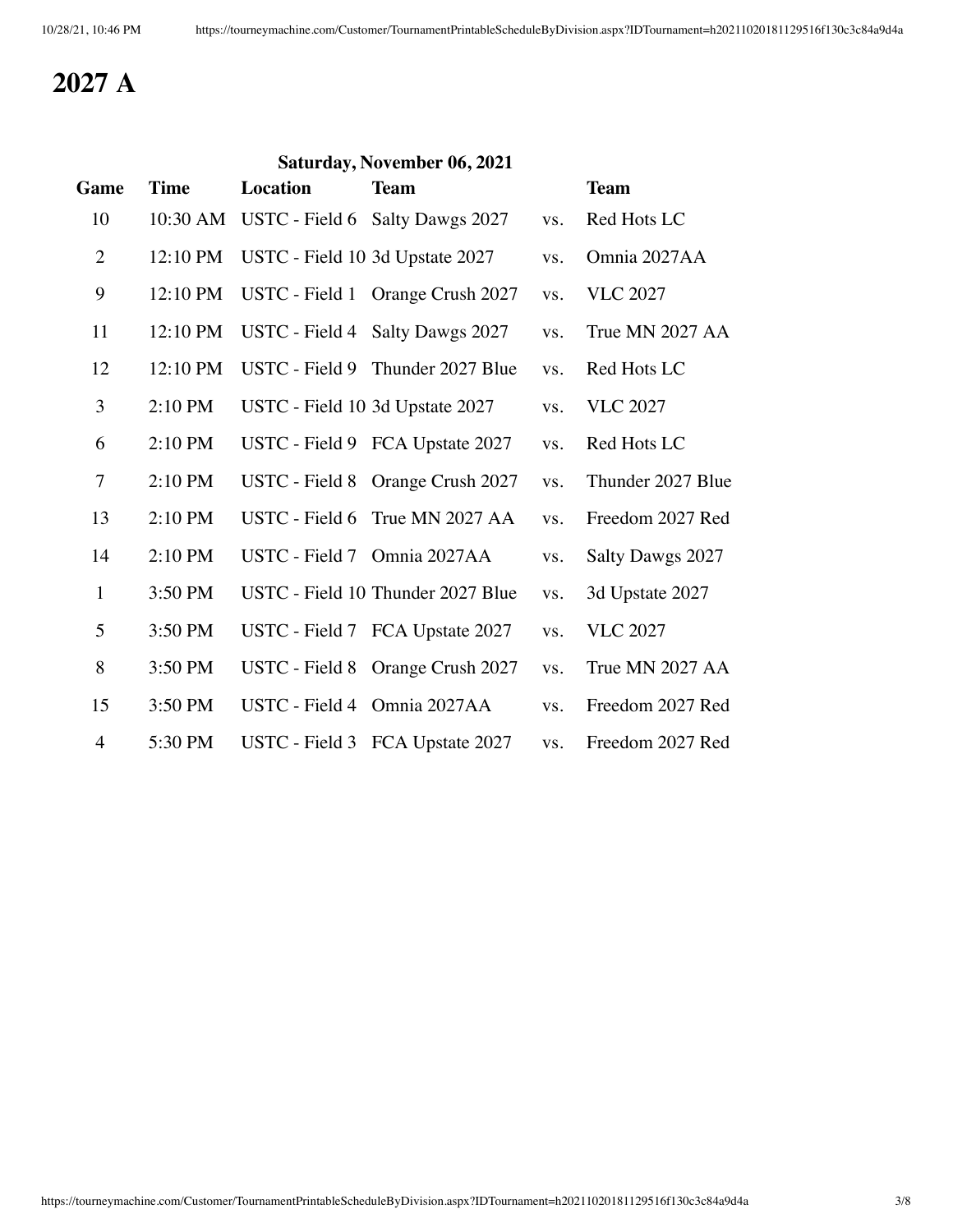## **2027 B**

## **Saturday, November 06, 2021 Game Time Location Team Team** 1 2:10 PM USTC - Field 3 Headstrong Quaker vs. NXT 2027 Silver 2 2:10 PM USTC - Field 4 Rise Lacrosse Club 2027 vs. Harvest 2027 3 3:50 PM USTC - Field 3 NXT 2027 Silver vs. Rise Lacrosse Club 2027 4 3:50 PM USTC - Field 2 Headstrong Quaker vs. Harvest 2027 5 5:30 PM USTC - Field 2 Harvest 2027 vs. NXT 2027 Silver 6 5:30 PM USTC - Field 4 Headstrong Quaker vs. Rise Lacrosse Club 2027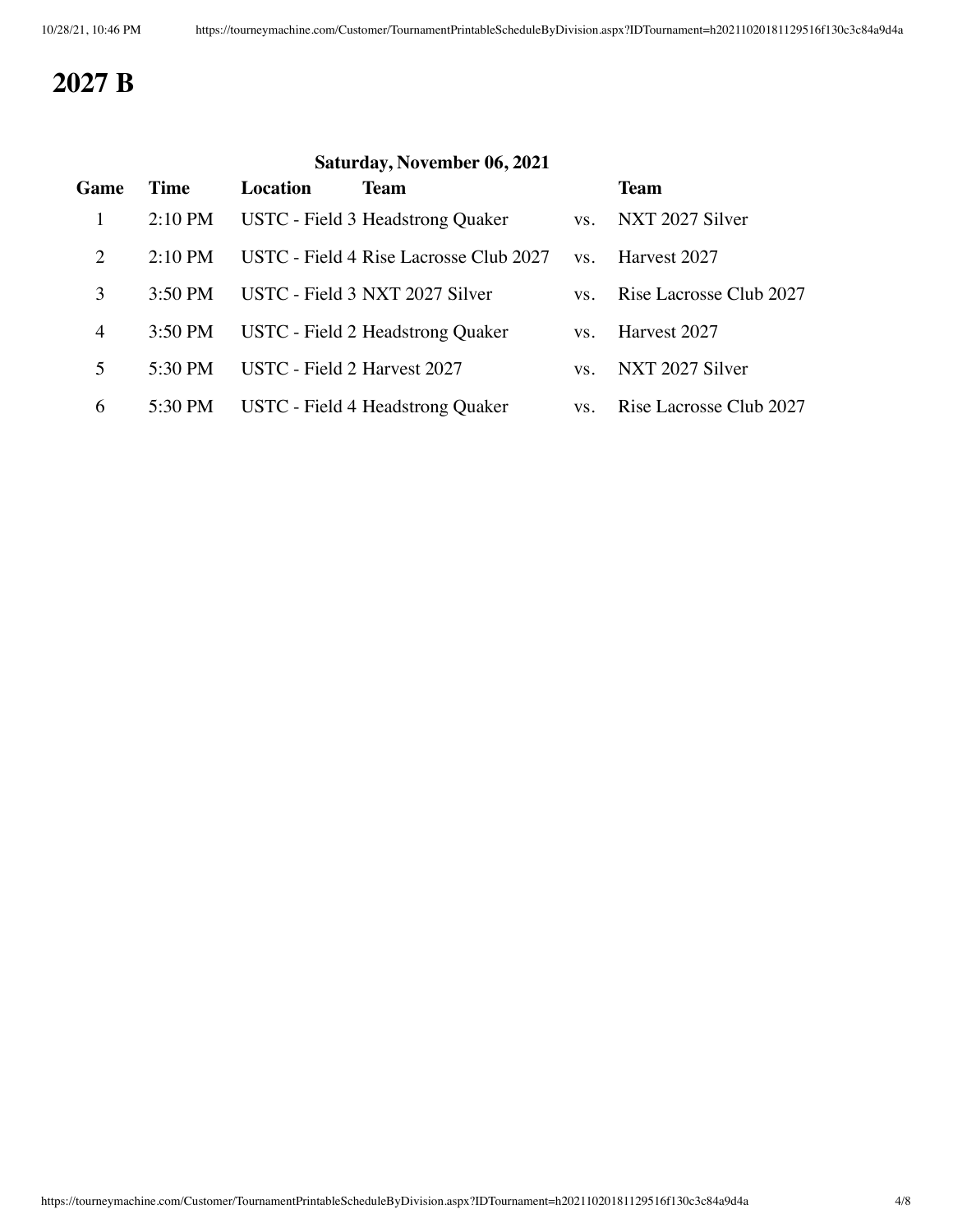# **Saturday, November 06, 2021 Game Time Location Team Team** 4 12:10 PM USTC - Field 2 Salty Dawgs 2028 vs. 3d Garden State 28/29 14 12:10 PM USTC - Field 6 3d Upstate 2028 vs. Thunder 2028 Blue 2 1:20 PM USTC - Field 5 Harvest 2028 vs. NXT 2028 Silver 6 1:20 PM USTC - Field 2 Salty Dawgs 2028 vs. Headstrong Quaker 10 1:20 PM USTC - Field 6 FCA Upstate 2028 vs. Thunder 2028 Blue 15 1:20 PM USTC - Field 4 3d Upstate 2028 vs. VLC 2028 3 3:00 PM USTC - Field 1 Harvest 2028 vs. 3d Garden State 28/29 7 3:00 PM USTC - Field 2 NXT 2028 Silver vs. Headstrong Quaker 9 3:00 PM USTC - Field 3 FCA Upstate 2028 vs. VLC 2028 13 3:00 PM USTC - Field 4 Orange Crush 2028 vs. Thunder 2028 Blue 1 4:40 PM USTC - Field 3 Harvest 2028 vs. Headstrong Quaker 5 4:40 PM USTC - Field 2 Salty Dawgs 2028 vs. NXT 2028 Silver 8 4:40 PM USTC - Field 1 3d Garden State 28/29 vs. Orange Crush 2028 16 4:40 PM USTC - Field 4 3d Upstate 2028 vs. FCA Upstate 2028 12 5:30 PM USTC - Field 1 Orange Crush 2028 vs. VLC 2028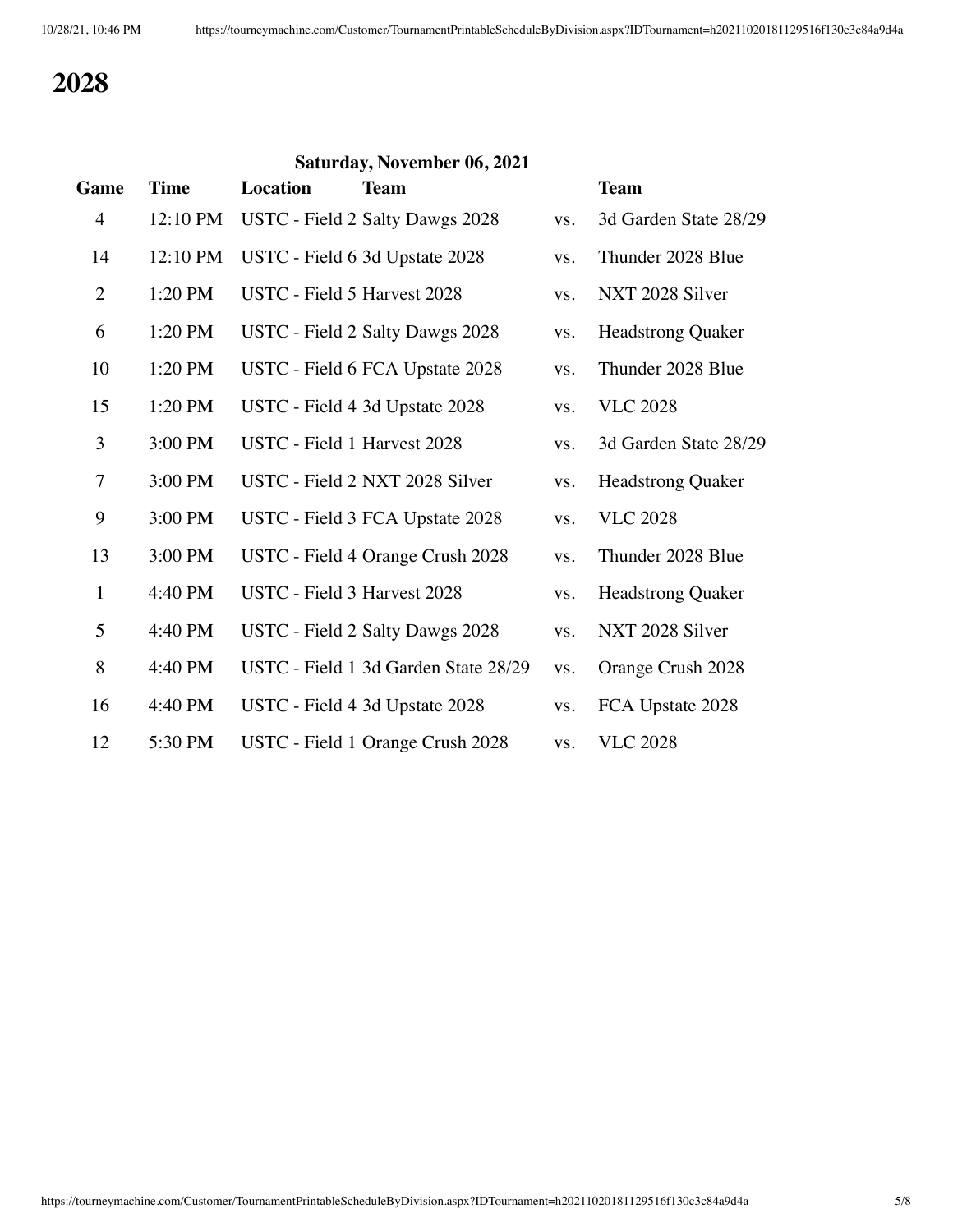| Game           | <b>Time</b> | <b>Location</b>                      | Saturday, November 06, 2021<br><b>Team</b> |     | <b>Team</b>           |
|----------------|-------------|--------------------------------------|--------------------------------------------|-----|-----------------------|
| 15             | 8:00 AM     |                                      | USTC - Field 7 FCA Upstate 2029            | VS. | Texas Nationals 29/30 |
| 18             | 8:00 AM     |                                      | USTC - Field 8 Orange Crush 2029           | VS. | Sweetlax Florida 2029 |
| 3              | 8:50 AM     | USTC - Field 5 Harvest 2029          |                                            | VS. | Freedom 2029          |
| 5              | 8:50 AM     |                                      | USTC - Field 7 Laytonville Hippos          | VS. | Salty Dawgs 2029      |
| 7              | 8:50 AM     |                                      | USTC - Field 8 Omnia 2028/29               | VS. | <b>VLC 2029</b>       |
| 11             | 9:40 AM     |                                      | USTC - Field 5 3d Upstate 2029             | VS. | Sweetlax Florida 2029 |
| 13             | 9:40 AM     |                                      | USTC - Field 7 FCA Upstate 2029            | VS. | <b>NXT 2029</b>       |
| 17             | 9:40 AM     |                                      | USTC - Field 8 Orange Crush 2029           | VS. | Texas Nationals 29/30 |
| $\mathbf{1}$   |             | 10:30 AM USTC - Field 5 Harvest 2029 |                                            | VS. | <b>VLC 2029</b>       |
| $\overline{4}$ |             |                                      | 10:30 AM USTC - Field 8 Laytonville Hippos | VS. | Freedom 2029          |
| 6              |             |                                      | 10:30 AM USTC - Field 7 Omnia 2028/29      | VS. | Salty Dawgs 2029      |
| 12             |             |                                      | 11:20 AM USTC - Field 5 3d Upstate 2029    | VS. | Texas Nationals 29/30 |
| 14             | 11:20 AM    |                                      | USTC - Field 7 FCA Upstate 2029            | VS. | Sweetlax Florida 2029 |
| 16             |             |                                      | 11:20 AM USTC - Field 8 Orange Crush 2029  | VS. | <b>NXT 2029</b>       |
| $\overline{2}$ | 12:10 PM    | USTC - Field 5 Harvest 2029          |                                            | VS. | Laytonville Hippos    |
| 8              | 12:10 PM    |                                      | USTC - Field 8 Salty Dawgs 2029            | VS. | <b>VLC 2029</b>       |
| 9              | 12:10 PM    |                                      | USTC - Field 7 Omnia 2028/29               | VS. | Freedom 2029          |
| 10             | 2:10 PM     |                                      | USTC - Field 5 3d Upstate 2029             | VS. | <b>NXT 2029</b>       |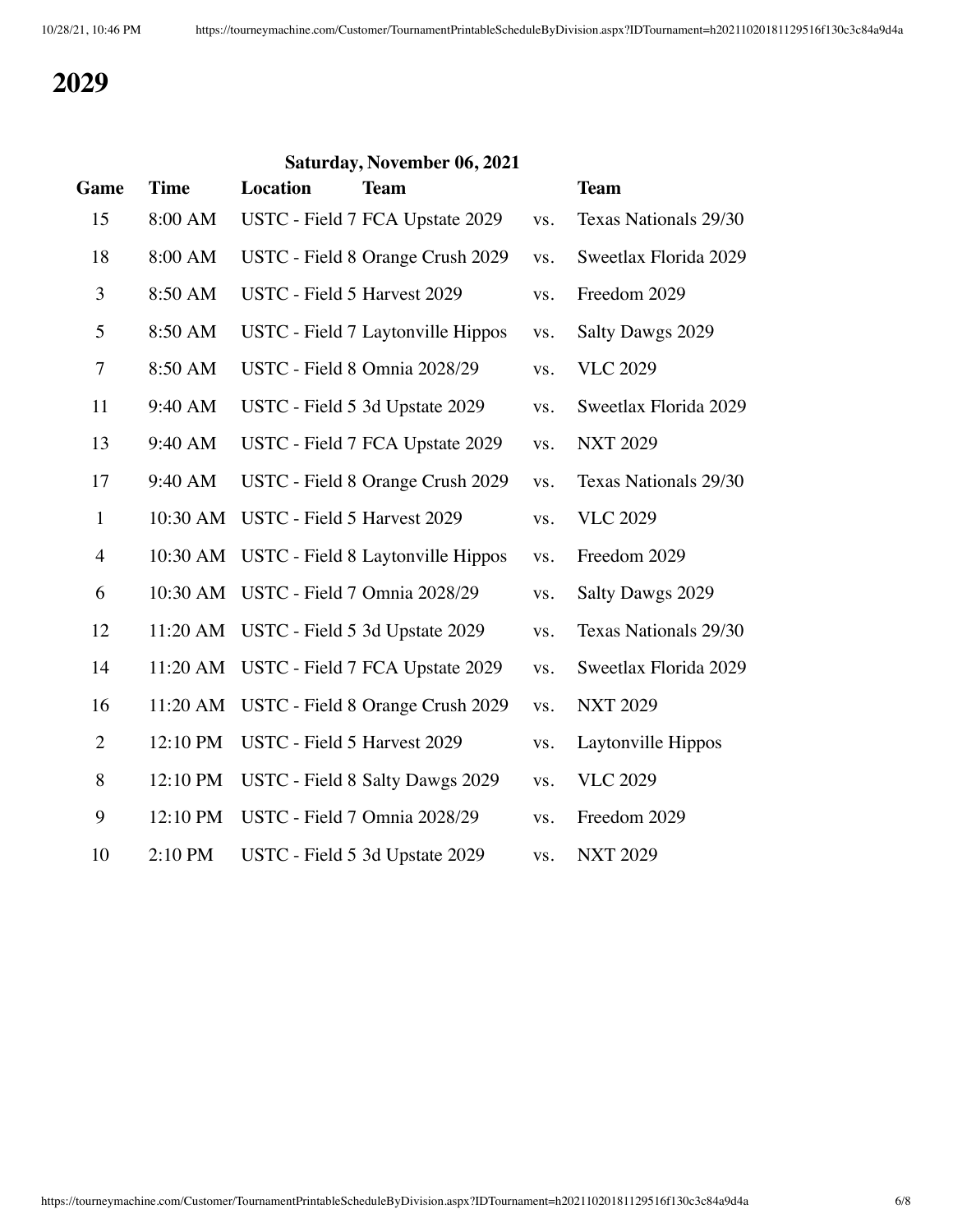| Saturday, November 06, 2021 |             |                              |                                   |     |                          |  |
|-----------------------------|-------------|------------------------------|-----------------------------------|-----|--------------------------|--|
| Game                        | <b>Time</b> | Location                     | <b>Team</b>                       |     | <b>Team</b>              |  |
| $\mathbf{1}$                | 1:20 PM     | USTC - Field 8 Harvest 2030  |                                   | VS. | 3d Garden State 2030     |  |
| $\overline{4}$              | 1:20 PM     |                              | USTC - Field 9 Salty Dawgs 2030   | VS. | <b>NXT 2030</b>          |  |
| 7                           | 1:20 PM     |                              | USTC - Field 10 Orange Crush 2030 | VS. | 3d Upstate 2030/31       |  |
| 12                          | 1:20 PM     |                              | USTC - Field 7 FCA Upstate 2030   | VS. | Team TEN Harrisburg 2030 |  |
| $\overline{2}$              | 3:00 PM     | USTC - Field 10 Harvest 2030 |                                   | VS. | Team TEN Harrisburg 2030 |  |
| 6                           | 3:00 PM     |                              | USTC - Field 8 3d Upstate 2030/31 | VS. | 3d Garden State 2030     |  |
| 8                           | 3:00 PM     |                              | USTC - Field 9 Orange Crush 2030  | VS. | <b>NXT 2030</b>          |  |
| 10                          | 3:00 PM     |                              | USTC - Field 5 FCA Upstate 2030   | VS. | Salty Dawgs 2030         |  |
| 3                           | 4:40 PM     | USTC - Field 7 Harvest 2030  |                                   | VS. | Salty Dawgs 2030         |  |
| 5                           | 4:40 PM     |                              | USTC - Field 8 3d Upstate 2030/31 | VS. | Team TEN Harrisburg 2030 |  |
| 9                           | 4:40 PM     |                              | USTC - Field 9 Orange Crush 2030  | VS. | 3d Garden State 2030     |  |
| 11                          | 4:40 PM     |                              | USTC - Field 10 FCA Upstate 2030  | VS. | <b>NXT 2030</b>          |  |